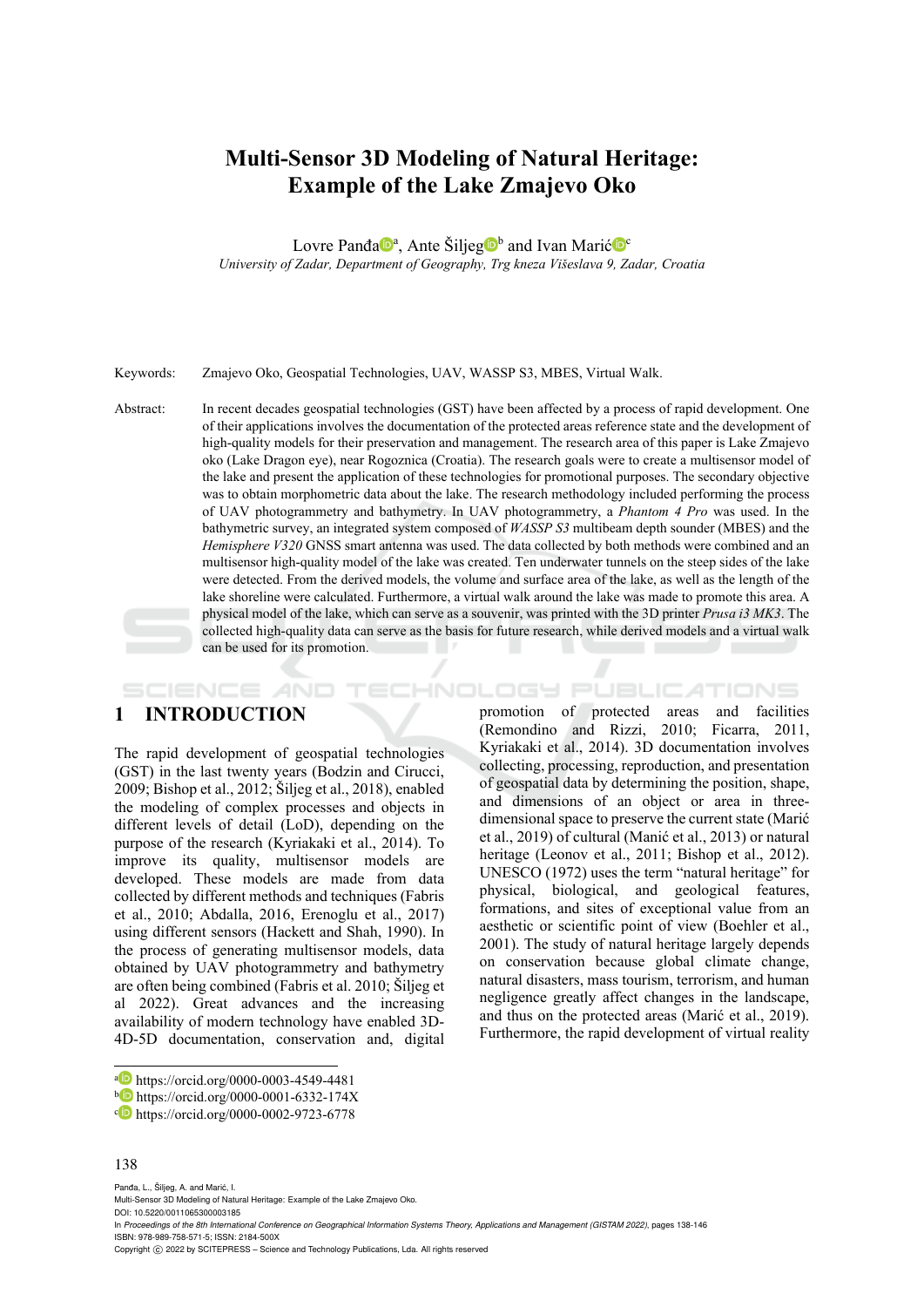technology (VR) offers the possibility of using GSTs for tourism purposes (Bruno et al., 2010; Leonov et al., 2011; Tussyadiah et al., 2018). Also, the use of 3D printers enables the production of attractive souvenirs. Therefore, the promotion of protected natural areas, using modern GSTs is necessary if decision-makers and administration want to keep up with the modern requirements of tourism. The object of this research was Lake Zmajevo oko near Rogoznica (Figure 1). It was recorded using UAV photogrammetry and multibeam echosounder (MBES). The research goals were to create an m model of the lake and present the application of these technologies for promotional purposes. Also, the secondary objective was to obtain morphometric data about the lake (surface area, volume, depth, and shoreline length).

### **2 STUDY AREA**

The bathymetric survey covered the area of Lake Zmajevo oko (Figure 1), while the UAV photogrammetric survey covered the wider coastal area. The area is characterized by a large terrain roughness. It is located on the Gradina peninsula, which is connected to the mainland by a thin isthmus and surrounded by the bays of Soline and Koprišće. The lake is connected to the sea by underground tunnels. This is indicated by the salinity of the water, the presence of the mediolateral staircase, and the change of tides (Bakran-Petricioli et al., 1998). Physicochemical properties are specific. The lake is characterized by sudden changes in temperature, salinity, and density caused by poor water mixing, geomorphological features, and meteorological conditions. The lake is naturally sheltered from the wind since it is located in a valley. This is one of the main reasons for the constant chemical stratification (Ciglenečki et al., 1996; Bakran-Petricioli et al., 1998; Bura-Nakić et al., 2012). The bottom layer is characterized by a thick layer of hydrogen sulfide which makes the water cloudy and white. Anoxia is also present (Bakran-Petricioli et al., 1998; Bura-Nakić et al., 2007; Bura-Nakić et al., 2012).

### **3 MATERIALS AND METHODS**

UAV photogrammetry was used for the recording of the water body and the wider coastal area in order to obtain data about the surface area and the shoreline length as well as to develop high-resolution models



Figure 1: Geographical position of the Lake Zmajevo oko.

for visualization. An MBES survey was performed to obtain data on the depth and volume of the lake as well as to detect and map underwater tunnels.

#### **3.1 UAV Photogrammetric Survey**

A UAV photogrammetric survey of Lake Zmajevo oko was performed on July 19, 2019. The *Phantom 4 Pro* (Figure 2A) was used for imagery acquisition while RTK-GPS *Stonex S10* (Figure 2B) was used to measure ground control (GCP) and check points (CP). The detailed specifications of the used UAV are available (URL1) and GNSS receiver at (URL2). The *Stonex S10* was also used to monitor the water level during data acquisition.



Figure 2: *Phantom 4 Pro* and *Stonex S10.*

A UAV photogrammetric data acquisition and processing were performed in several steps. The first was to mark and collect GCPs and CPs. A total of 9 points (6 GCPs and 3 CPs) were marked and collected (Figure 3). On the east side of the lake, it was not possible to collect any points because the area was fenced (private property).

The second step was the development of an optimal survey plan. That included the selection of mission types concerning the morphology of the terrain and the distribution of points. Multiple double grid missions were performed at flight altitudes of 70 m with a camera angle of 90°. Also, one circular and one free flight mission was conducted to collect oblique images of the steep coastal parts of the lake.

The front and side overlap was set to 80%. Before data acquisition, the vision positioning system, inertial measurement unit (IMU), and compass were calibrated. An image processing was performed in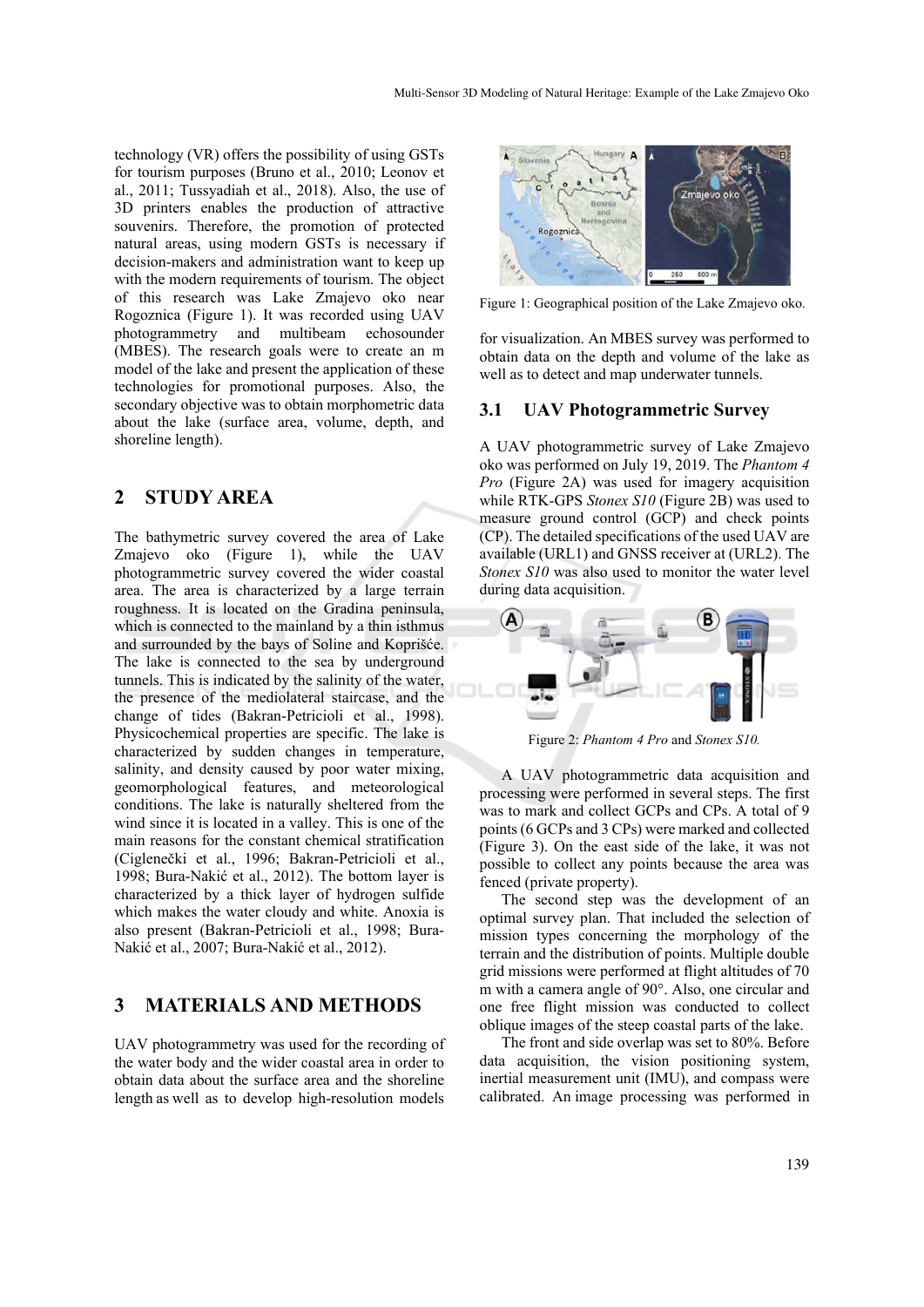

Figure 3: Spatial distribution of GCPs and CPs.

*Agisoft Metashape Professional 1.5.1*. The image workflow process consisted of several steps as in Marić et al. (2019). The camera calibration was done automatically whilst aligning photos in Metashape. The image alignment, the building of the dense cloud, and the mesh were set to medium quality. After positioning the GCPs and CPs, the accuracy of the derived models were calculated mean absolute error (MAE) and root mean square error (RMSE).

The values of MAE and RMSE in CPs are stated in (Table 1). The MAE for the X-axis was 1.48, for the Y-axis 3.26, and for the Z-axis 1.16 cm. The total MAE of the CPs was 3.99 cm. The MAE in the image coordinate system was 0.18 pixels. The RMSE for the X-axis was 1.72, for the Y-axis 3.48, and for the Z-axis 1.36 cm. The total RMSE of the CPs was 4.13 cm. The RMSE in the image coordinate system was 0.20 pixels. The MAE and RMSE correspond to the values achieved in similar studies and papers (Agüera-Vega et al., 2017; Marić et al., 2019; Rogers et al., 2020). We are aware that only three CPs are not enough to assess the accuracy of the model, but due to the large terrain roughness, very dense vegetation, and private property on the east side, there were not many available places where more points could be marked.

|  |  |  | Table 1: The accuracy of CPs. |  |  |
|--|--|--|-------------------------------|--|--|
|--|--|--|-------------------------------|--|--|

| Label       | X error<br>(c <sub>m</sub> ) | Y error<br>(cm) | Z error<br>(cm) | Total<br>error (cm) | Image<br>(pix) |
|-------------|------------------------------|-----------------|-----------------|---------------------|----------------|
| CP1         | 2.45                         | $-2.63$         | $-1.73$         | 3.99                | 0.30           |
| CP2         | 1.67                         | $-2.18$         | $-0.15$         | 2.75                | 0.16           |
| CP3         | $-0.32$                      | $-4.96$         | 1.59            | 5.22                | 0.08           |
| <b>MAE</b>  | 1.48                         | 3.26            | 1.16            | 3.99                | 0.18           |
| <b>RMSE</b> | 1.72                         | 3.48            | 1.36            | 4.13                | 0.20           |

### **3.2 MBES Survey**

The first step of the MBES survey was to obtain secondary data that were necessary for optimal bathymetric survey planning. The reference mean

water level was determined using geodetic measurement (GNSS-RTK receiver Stonex S10). The reference mean water level was recognized as the point marked by wet conditions, a difference in color, and algae formed on the steep side of the lake. The MBES survey was performed with an integrated measurement system (Figure 4) which included eight main components: (a) *WASSP S3 Multibeam Wideband Sounder c/w DRX* (Figure 4B); (b) *WASSP Sensor Box* (Figure 4D) with integrated Spatial IMU (Figure 4E); (c) *Hemisphere V320 GNSS Smart Antenna* (Figure 4A); (d) *WMB-160* probe (Figure 4C); (e) battery and power cord; (f) configuration computer and cable; (g) configuration software; (h) Data Management and Exporting Software (CDX).



Figure 4: Integrated measuring system components.

All components were connected and configured according to the manufacturer's instructions and international standards concerning the characteristics of the boat. In addition to the above system configuration, it was important to calibrate the probe during the measurement and to calculate the optimal speed of sound in water based on the output results of the temperature and salinity of the water. The visual effect of incorrect speed of sound is manifested by the concave or convex curvature of the flat seabed (Dong et al., 2007; Dong et al., 2011) (Figure 5A). Therefore, the device was calibrated on the flattened part of the lake to minimize measurement errors (Figure 5B). Considering the characteristics of temperature and salinity on the day of measurement, the speed of sound was 1531.58 m/s.



Figure 5: A) An example of the inaccuracy of the lake bottom display due to an incorrect speed of sound; B) An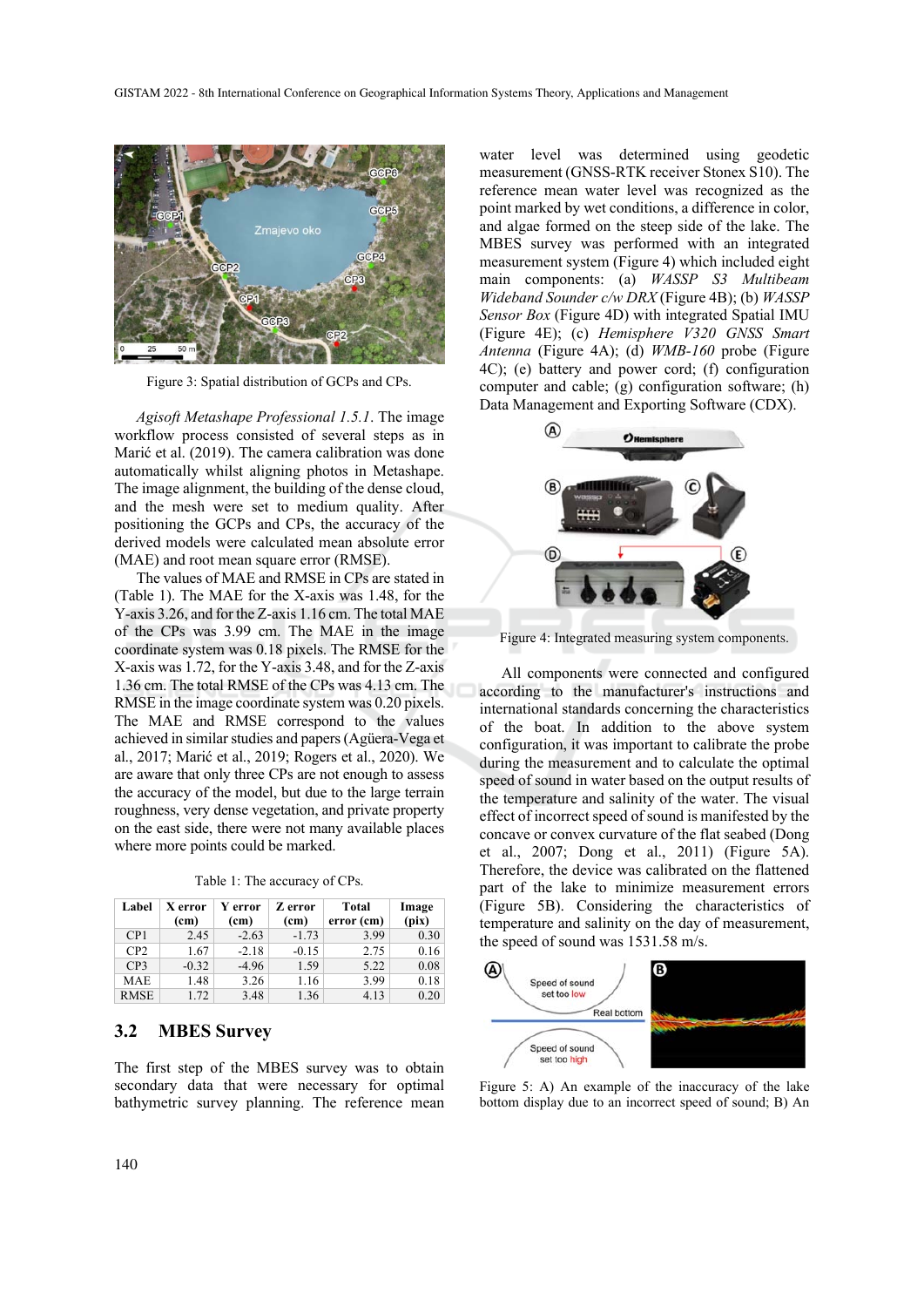set speed of sound during the bathymetric survey of the lake.

The MBES survey (Figure 6) was performed four times (Table 2) to collect as many points as possible so that a more accurate bathymetric model can be made after the point filtering process. The percentage of overlap was 50% because the relatively small research area allowed it. The operating frequency was set to 160 kHz, while the operating beam width was 20°. The ping rate varied from 10 to 14 /sec. The device collected and displayed real-time data of boat position, speed, azimuth, plane deviation, and depth based on predefined user-defined system settings. The GPS antenna was connected to the CROPOS (*Croatian Positioning System*) system via the GSM network. That enabled a very high accuracy of the collected data. The system collected data in the WGS84 UTM N33 projection.



Figure 6: The MBES survey of the Lake Zmajevo oko.

| Table 2: Characteristics of collected unfiltered points. |  |  |  |
|----------------------------------------------------------|--|--|--|
|----------------------------------------------------------|--|--|--|

| <b>Survey</b> | Min Z   | <b>Max Z</b> | <b>Z</b> Range | Number of<br>points |
|---------------|---------|--------------|----------------|---------------------|
| 1             | $-0.91$ | $-18.54$     | $-17.63$       | 1 397 243           |
| 2             | $-0.73$ | $-19.82$     | $-19.09$       | 1 267 833           |
| 3             | $-1.07$ | $-20.37$     | $-19.30$       | 1487819             |
| 4             | $-1.25$ | $-16.91$     | $-15.66$       | 521969              |
| Total         |         |              |                | 4 674 864           |

The measured data were transferred to the desktop computer for further processing and interpretation via software packages for guidance (CDX) and data management (*Data Manager*). Numerous authors stated that one of the most demanding tasks in the MBES process is data filtering (An et al., 2019; Šiljeg et al. 2022). Following the Šiljeg et al. (2022) three methods were used in the data filtering process: (a) manual removal which is an extremely timeconsuming and demanding process; (b) automatic method *Label Connected Components* in *CloudCompare* software, and (c) SOR filter (*Statistical Outlier Removal*).

A digital bathymetry model (DBM) with continuous surfaces was produced from a filtered dense point cloud using the interpolation method *Natural Neighbour*. Spatial resolution was calculated using the *Grid calculator* and the *Point pattern analysis* method was chosen (Hengl, 2006). The optimal spatial resolution of 5 cm was selected for the multisensor model (DBM+DSM). It represents a compromise between the sampling density of points collected by UAV and MBES points and the research area. The resolution was reduced to 10 cm for visualization. The validation method of the generated DBM included only the visual inspection of the created model with the findings of an experienced diver who knows the bottom of the lake in order to make sure that the most conspicuous outliers were removed. In the final phase of the processing, the surface area, volume, and shoreline length were calculated. The volume was calculated from a regular grid obtained by interpolation. Three Newton-Cotes formulas integrated within the *Surfer* software were used: (a) *Trapezoidal Rule*; (b) *Simpson's Rule*; and (c) *Simpson's 3/8 Rule*. The total surface area of the lake and the shoreline length were calculated in the *ArcMap* software.

### **3.3 Virtual Walk**

Using the trial version of *Lumion*, a short promotion video and six 360° panoramas were created. First, the created 3D models in *.obj* format were imported. The high polygon count within the photogrammetry process caused a slowdown. Therefore, the number of it was reduced. The next step included a selection of the six locations which represented the best model (Figure 7). The final step was to set the parameters in the *render all 360° panoramas* option. The output quality was set to 4/5, the stereoscopic view was turned on and the distance between the two eyes was set to 64.0 mm to give the appearance of space depth. The images were generated for computer or mobile platforms. Panoramas were exported in resolution 4096x4096. To create a promotional video, 50 selected viewpoints were rendered. Video quality was set to 5/5, and the number of frames per second to 30. The video resolution was set to *Full HD* (1920x1080).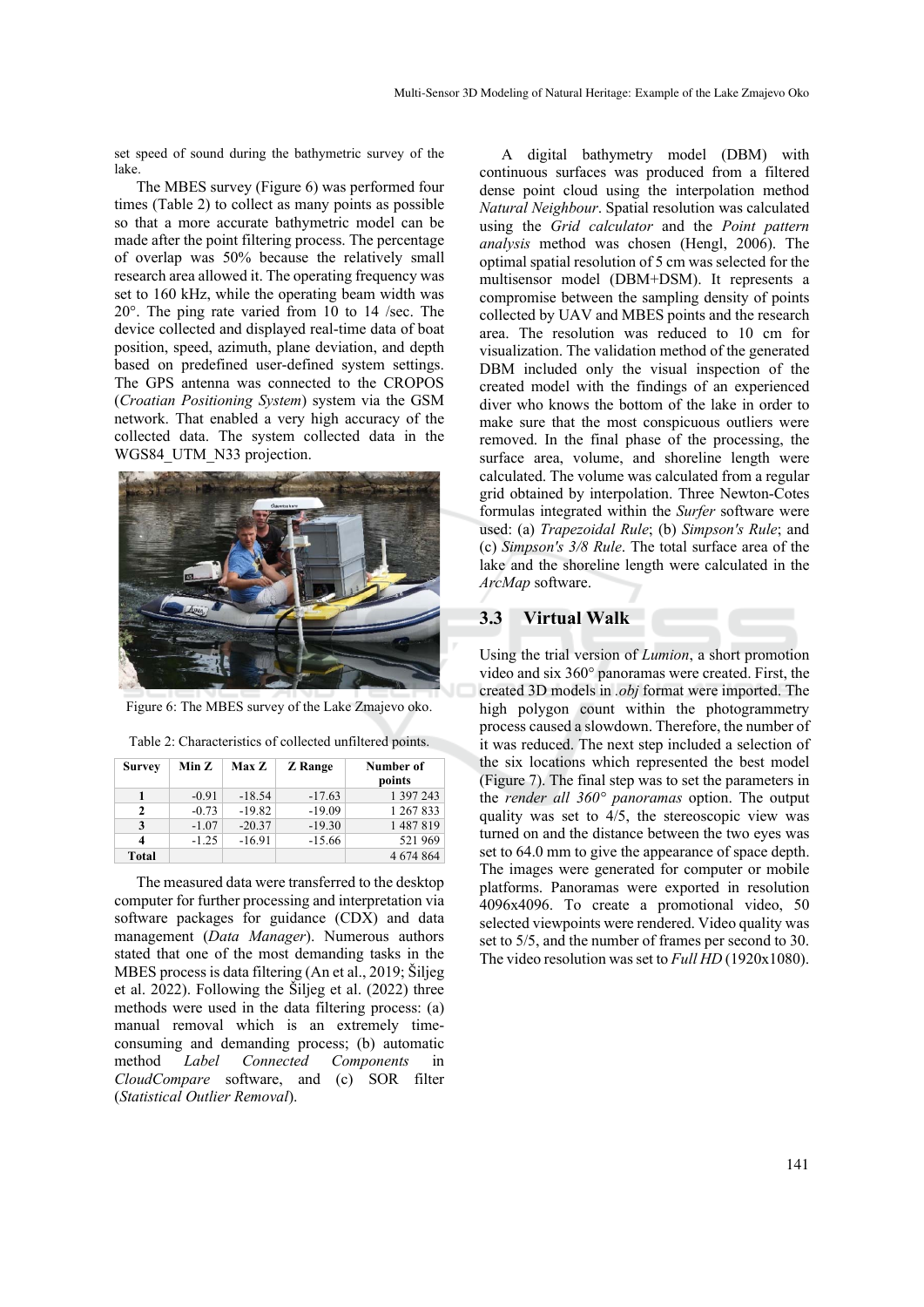

Figure 7: Spatial distribution of the six 360° panoramas.

### **3.4 3D Print**

A 3D printing of the Lake Zmajevo oko was performed using a 3D printer *Prusa i3 MK3*. Creating a 3D physical model consisted of several steps (Figure 8). First, the data was converted to *.stl* format. This mesh must be dense enough to achieve the satisfactory quality of the physical model. However, it should not be too complex to avoid overloading and slowing down of the computer (Marić et al., 2019). Then, the 3D printing parameters were set. The orientation of the model and the type of filament were adjusted. PLA (polylactide) plastic has proven to be the best choice because of its compactness, strength, and further processing.

The height of the filament layer was set at 0.15 mm. Then the model was exported in the *G-code* format that is standard for most 3D printers and industrial machines. In the final phase, the model was transferred to a previously calibrated 3D printer with a USB memory and 3D printing of the lake was performed.



Figure 8: 3D printing process of the Lake Zmajevo oko.

### **4 RESULTS AND DISCUSSION**

#### **4.1 UAV Photogrammetric Survey**

From the UAV photogrammetric survey conducted on July 19, 2019, the following models of the Lake Zmajevo oko were derived: (a) a high-resolution DOP (Figure 9); (b) a high-resolution DSM (Figure 10); and (c) a 3D model of the lake (Figure 11). A highresolution DOP of the Lake Zmajevo oko had a spatial resolution of 1.56 cm (Figure 9).



Figure 9: A high-resolution DOP of the lake.

A DSM (GSD =  $3.12$  cm) (Figure 10) of the wider coastal area of the Lake Zmajevo oko was generated from a dense point cloud. The high value of resolution is because the *Quality* parameter in *Agisoft Metashape* was set to *High*.



Figure 10: A high-resolution DSM of the lake.

Finally, a 3D model of the wider coastal area of Lake Zmajevo oko was generated (Figure 11). The derived model can be used for promotional purposes by creating a virtual walk. It is necessary to render selected points around the lake to do that. However, it is also possible to make a virtual walk in which the user cannot manage and make decisions, but the whole walk is pre-programmed. Panoramic 360° shots and a short promotional video were made based on this model.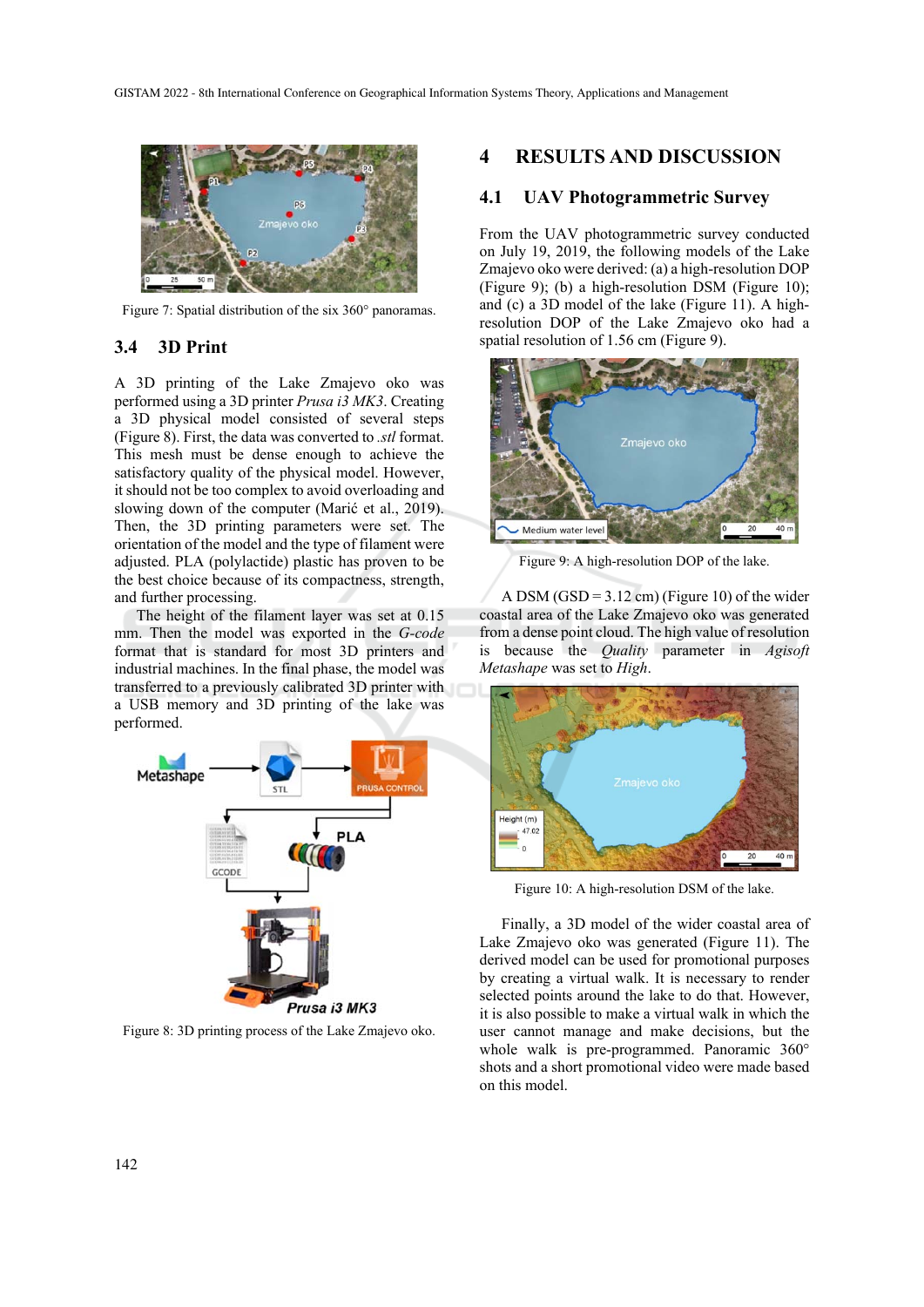

Figure 11: A 3D model of the lake.

#### **4.2 MBES Survey**

A total of 4 674 864 points were collected. The operating frequency of 160 kHz allowed mapping the actual bottom of the lake despite the presence of a thick layer of hydrogen sulfide in the bottom layer. The minimum collected value of depth was -0.73 m, and the maximum depth was -20.37 m (Table 1). These maximum and minimum values are the results of outliers present in the unfiltered point cloud. They were removed following the point-cloud processing approach presented in Šiljeg et al. (2022). Thanks to the wide operating angle, the possibility of sidescanning, and the selected operating frequency, ten horizontal underwater tunnels (cracks) were detected and marked (Figure 12).



Figure 12: Locations of underwater tunnels (cracks).

A DBM with a maximum depth of -13.45 m was generated. The first multisensor model of the Lake Zmajevo oko was created by merging a DBM with a DSM created by UAV photogrammetry (Figure 13).

The volume of the Lake Zmajevo oko on the day of the MBES survey was  $90691.74 \text{ m}^3$ , the length of the coastline was 513.15 m, and the surface area was 0.99 ha.



Figure 13: An multisensor model of the lake Zmajevo oko.

#### **4.3 Virtual Walk**

A promotional video called *Zmajevo oko Virtual Walk (Rogoznica, Croatia)* was created (Figure 14). It was published on the official website of the *Geospatial Analysis Laboratory* (GAL).

Six viewpoints with panoramic 360° images were also rendered (Figures 7 and 15). They cover the researched area and give the potential visitor a quality visual impression about this protected area. Videos and panoramic images can be used to promote the lake online.



Figure 14: A clip from a promotional video *Zmajevo oko Virtual Walk (Rogoznica, Croatia).* 

Panoramic 360° images of the lake can be found on the *360Cities* open-source platform. The recordings can be viewed at the following links:

| P1: https://cutt.ly/KInIJbQ; |
|------------------------------|
| P2: https://cutt.ly/GInI2ye; |
| P3: https://cutt.ly/gInI7Gy; |
| P4: https://cutt.ly/NInOtJP; |
| P5: https://cutt.ly/lInOp89; |
| P6: https://cutt.ly/KInOh64. |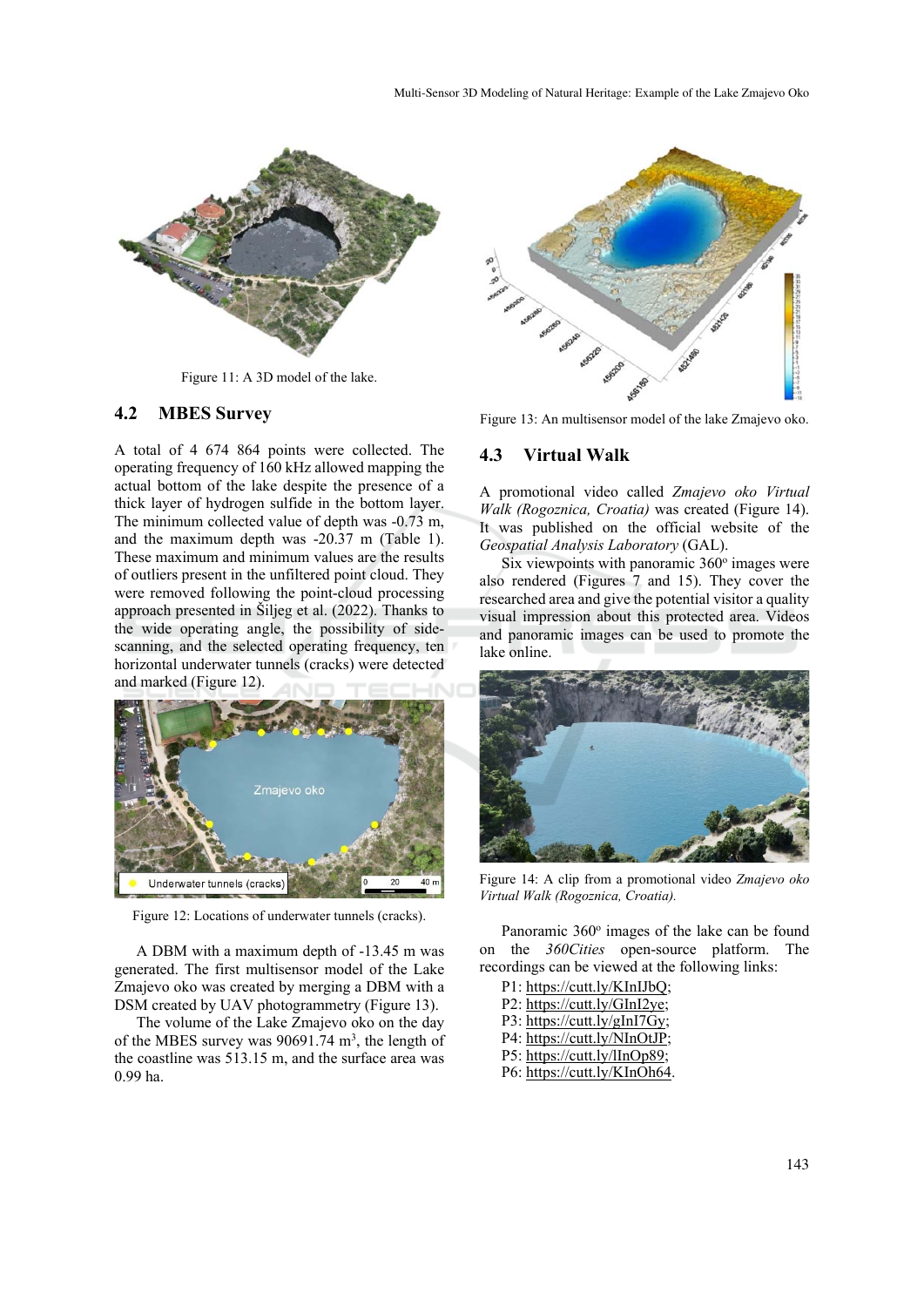

Figure 15: Panoramic  $360^\circ$  images of the lake Zmajevo oko from six viewpoints.

### **4.4 3D Print**

The physical model (12 x 9 cm) of the Lake Zmajevo oko (Figure 16) was generated. This model can be used as a souvenir, and if desired, it can be personalized. The filament is made of completely workable material and can be painted as desired. Anastasiadou and Vettese, (2019) examined visitor preferences and managers' views on 3D printed souvenirs and concluded that there is a tourist interest in this type of souvenir and that this is the future of tourism.



Figure 16: A physical model of the Lake Zmajevo oko.

### **5 CONCLUSIONS**

In this research, we presented an application of modern GSTs and their use for promotional purposes. High-quality DSM and DBM have been created. A multisensor model of this natural phenomenon was made. The accuracy of the UAV images calculated by the MAE is 3.99 cm and for the RMSE 4.13 cm in

CPs. The biggest challenge was the choice of the operating frequency of the MBES considering the physio-chemical characteristics of the lake. The operating frequency of 160 kHz allowed mapping the actual bottom of the lake despite the presence of a thick layer of hydrogen sulfide in the bottom layer. All four measurements were made with the same frequency and dense cloud points were successfully collected.

The integrated measuring system enabled the detection of underwater tunnels. The distribution and characteristics of the detected underwater tunnels will be discussed in future research. Based on the DOP and DSM, exact volume, surface area and shoreline length data were derived. Based on 3D model of the lake the virtual walk was generated. Finally, using a modern 3D printer, a physical model of the lake with a wider coastal area was made. That model can be used as a souvenir to promote the Lake Zmajevo oko. The documentation of this natural heritage can enable further monitoring of changes and it is the starting point for future research in this area.

## **ACKNOWLEDGEMENTS**

This research was performed within the project *Bathymetric and geodetic survey of the lake Zmajevo oko* as a part of economic cooperation between the University of Zadar and the Public Institution for the Management of Protected Areas and Other Protected Parts of Nature of Šibenik-Knin County and supported by Croatian Science Foundation under the project UIP-2017-05-2694.

### **REFERENCES**

- Abdalla, R. (2016). Introduction to geospatial information and communication technology (GeoICT). *Springer International Publishing*.
- Agüera-Vega, F., Carvajal-Ramírez, F., & Martínez-Carricondo, P. (2017). Assessment of photogrammetric mapping accuracy based on variation ground control points number using unmanned aerial vehicle. *Measurement*, *98*, 221-227.
- An, L., Rignot, E., Millan, R., Tinto, K., & Willis, J. (2019). Bathymetry of northwest Greenland using "Ocean Melting Greenland"(OMG) high-resolution airborne gravity and other data. *Remote Sensing, 11*(2), 131.
- Anastasiadou, C., Vettese, S. (2019). "From souvenirs to 3D printed souvenirs". Exploring the capabilities of additive manufacturing technologies in (re)-framing tourist souvenirs. *Tourism Management*, *71*, 428-442.
- Bakran-Petricioli, T., Petricioli, D., Požar-Domac, A. (1998). Influence of isolation and peculiar ecological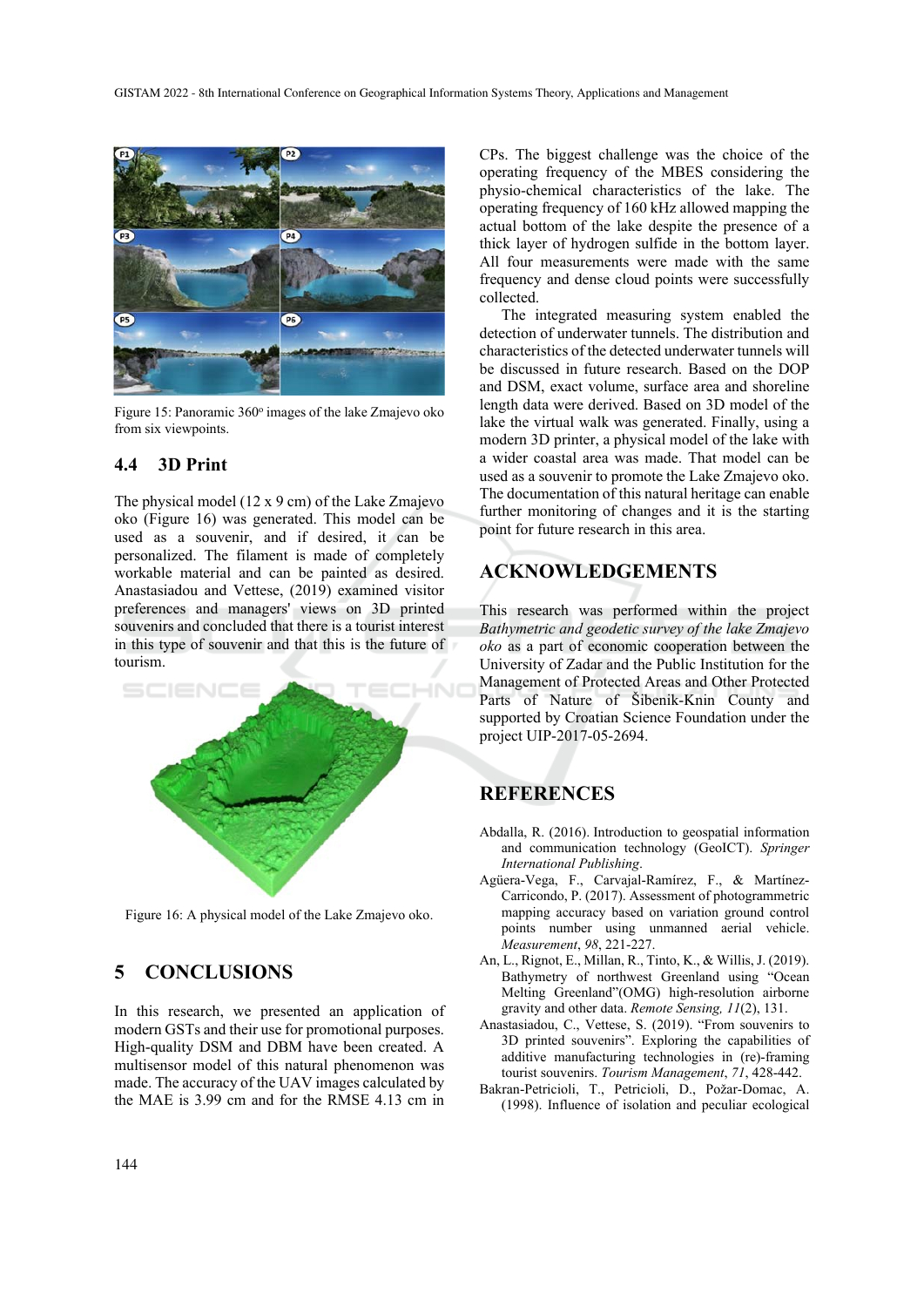properties on biodiversity–an example of marine lake Zmajevo Oko near Rogoznica (Adriatic Sea). *Rapports et proces verbaux des réunions–Commission internationale pour l'exploration scientifique de la mer Méditerranée*, *35*(2), 518-519.

- Bishop, M. P., James, L. A., Shroder Jr, J. F., Walsh, S. J. (2012). Geospatial technologies and digital geomorphological mapping: Concepts, issues and research. *Geomorphology*, *137*(1), 5-26.
- Bodzin, A. M., Cirucci, L. (2009). Integrating geospatial technologies to examine urban land use change: A design partnership. *Journal of Geography*, *108*(4-5), 186-197.
- Boehler, W., Heinz, G., Siebold, M. (2001). Topographic information in cultural and natural heritage visualization and animation. *International Archives of Photogrammetry and Remote Sensing*, *34*(5/W1), 56- 61.
- Bruno, F., Bruno, S., De Sensi, G., Luchi, M. L., Mancuso, S., Muzzupappa, M. (2010). From 3D reconstruction to virtual reality: A complete methodology for digital archaeological exhibition. *Journal of Cultural Heritage*, *11*(1), 42-49.
- Bura-Nakić E., Ciglenečki I., Bošković N., Burić Z., Ćosović B. (2007): Sezonska i okomita raspodjela organske tvari i reduciranih sumpornih vrsta u vodenom stupcu Rogozničkog jezera, *Hrvatske vode i Europska Unija - izazovi i mogućnosti: zbornik radova,* Zagreb: Hrvatske vode, 85-90.
- Bura-Nakić, E., Marguš, M., Orlić, S., Ciglenečki, I. (2012). Zmajevo oko–a unique example of anchialine system on the Adriatic coast (Croatia) during springsummer stratification and autumn mixing period. *Natura Croatica: Periodicum Musei Historiae Naturalis Croatici*, *21*(suppl. 1), 17-20.
- Ciglenečki, I., Kodba, Z., Ćosović, B. (1996). Sulfur species in Rogoznica lake. *Marine chemistry*, *53*(1-2), 101-110.
- Dong, Q. L., Cui, M. X., Zhou, J. H., Wang, J. G., Xu, Y. (2011). Analysis and Processing of Transform Geography of Convex and Cave in Multibeam Sounding System [J]. *Hydrographic Surveying and Charting*, *1*.
- Dong, Q. L., Han, H. Q., Fang, Z. B., Pan, L., Chen, Y. Y., Lu, G. F. (2007). The Influence of Sound Speed Profiles Correction on Multi-beam Survey. *Hydrographic Surveying and Charting*, *2*, 56-58.
- Doulamis, A., Grammalidis, N., Ioannides, M., Potsiou, C., Doulamis, N. D., Stathopoulou, E. K., ... & Dimitropoulos, K. (2015). 5D modelling: an efficient approach for creating spatiotemporal predictive 3D maps of large-scale cultural resources. In *ISPRS Annals of the Photogrammetry, Remote Sensing and Spatial Information Sciences*, Volume II-5/W3, 25th International CIPA Symposium 2015, 31 August – 04 September 2015, Taipei, Taiwan
- Erenoglu, R. C., Akcay, O., & Erenoglu, O. (2017). An UAS-assisted multi-sensor approach for 3D modeling and reconstruction of cultural heritage site. *Journal of cultural heritage*, 26, 79-90.
- Fabris, M., Baldi, P., Anzidei, M., Pesci, A., Bortoluzzi, G., Aliani, S. (2010). High resolution topographic model of Panarea Island by fusion of photogrammetric, lidar and bathymetric digital terrain models. *The photogrammetric record*, *25*(132), 382-401.
- Ficarra, F. V. C. (2011, September). The expansion era of the communicability: first nations for the local and global promotion of cultural and natural heritage. In *International Workshop on Human-Computer Interaction, Tourism and Cultural Heritage* (pp. 25- 37). Springer, Berlin, Heidelberg.
- Hackett, J. K., Shah, M. (1990, May). Multi-sensor fusion: a perspective. In *Proceedings., IEEE International Conference on Robotics and Automation* (pp. 1324- 1330). IEEE.
- Hengl, T. (2006). Finding the right pixel size. *Computers & geosciences*, *32*(9), 1283-1298.
- Kyriakaki, G., Doulamis, A., Doulamis, N., Ioannides, M., Makantasis, K., Protopapadakis, E., ... & Weinlinger, G. (2014). 4D reconstruction of tangible cultural heritage objects from web-retrieved images. *International Journal of Heritage in the Digital Era*, 3(2), 431-451.
- Leonov, A., Aleynikov, A., Belosokhov, D., Bobkov, A., Eremchenko, E., Frolov, P., ... Klimenko, S. (2011). 3D Documentation of Natural Heritage for Virtual Environments and Web—Case Study: Valley of Geysers, Kamchatka. In *Proc. of the IADIS International Conference CGVCVIP* (pp. 255-259).
- Manić, L., Aleksić, M., Tankosić, M. (2013). Possibilities of New Technologies in Promotion of the Cultural Heritage: Danube Virtual Museum. In *2nd International Conference on Sustainable Tourism and Cultural Heritage (STACH'13)"Advances in Environment, Ecosystems and sustainable Tourism", Brasov, Romania*.
- Marić, I., Šiljeg, A., Domazetović, F. (2019). Geoprostorne tehnologije u 3D dokumentaciji i promociji kulturne baštine–primjer utvrde Fortica na otoku Pagu. *Geodetski glasnik*, *50*, 19-44.
- Remondino, F., Rizzi, A. (2010). Reality-based 3D documentation of natural and cultural heritage sites—<br>techniques, problems, and examples. Applied techniques, problems, and examples. *Applied Geomatics*, *2*(3), 85-100.
- Rogers, S. R., Manning, I., Livingstone, W. (2020). Comparing the spatial accuracy of Digital Surface Models from four unoccupied aerial systems: Photogrammetry versus LiDAR. *Remote Sensing, 12*(17), 2806.
- Šiljeg A, Marić I, Domazetović F, Cukrov N, Lovrić M, Panđa L. (2022). Bathymetric Survey of the St. Anthony Channel (Croatia) Using Multibeam Echosounders (MBES) - A New Methodological Semi-Automatic Approach of Point Cloud Post-Processing. *Journal of Marine Science and Engineering*,10(1):101.
- Šiljeg, A., Barada, M., Marić, I. (2018). Digital Terrain Modelling. *Alfa d.d. and University of Zadar*, Zagreb.
- Tussyadiah, I. P., Wang, D., Jung, T. H., tom Dieck, M. C. (2018). Virtual reality, presence, and attitude change: